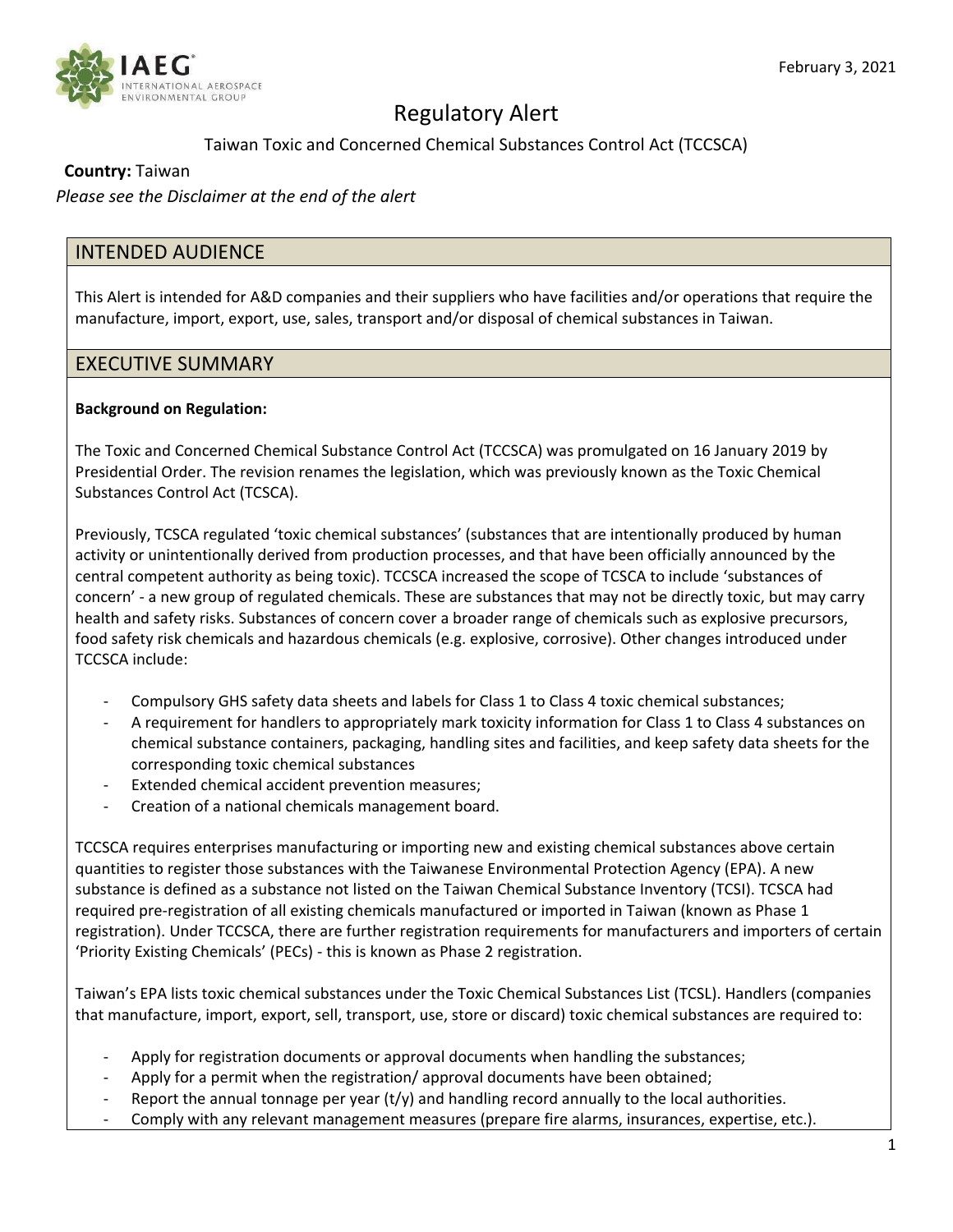**NAL AEROSPACE** 

Implement emergency measures: Report any unexpected leakage in 30 minutes and ensure professional personnel arrive at the site within 2 hours.

# APPLICABILITY

- Manufacturers or importers of the following substances need to complete the corresponding registrations:
	- o New chemicals substances: New substance registration;
	- $\circ$  Existing substances manufactured or imported in quantities above 0.1 t/y: Late phase 1 registration;
	- $\circ$  Priority Existing Chemicals (PECs) manufactured or imported above 1 t/y: PEC registration.

Note: See the 'Regulatory Obligations' section to this document

The following are exempt from the requirements of substance registration under the TCCSCA [Note: the below list includes only those categories of interest/applicability to A&D industry]. Please note that importers or manufacturers of raw material for the following chemical products are NOT exempted:

- 1. Pesticides referred to in the Pesticide Management Law.
- 2. The radioactive materials referred to in the atomic energy law and the free radiation protection law.
- 3. Explosives for business purposes referred to in the Regulations on Explosives for Business Use.
- 4. The Montreal Protocol as listed in the Air Pollution Control Law lists chemical substances.
- 5. Toxic chemical substances referred to in this Law.
- Those who manufacture, import, export, sell, use or dispose of toxic or concerned chemical substances are subject to the regulatory obligations discussed under the 'Regulatory Obligations' section to this document.

# RELEVANT DATES

- ❖ **TCCSCA promulgated:** 16 January 2019
- ❖ **TCCSCA in force:** 16 January 2020
- ❖ **TCCSCA annual reporting for registrants:** 1 April 30 September from 1 January 2020
- ❖ **Phase 2 next registration deadline:** 31 December 2021

# REGULATORY OBLIGATIONS

### **New Chemical Substance Registration:**

Manufacturers and importers of new chemical substances in Taiwan are required to register such substances. A new chemical substance is any substance not already listed on the TCSI, unless it meets the exemption criteria discussed in the 'Applicability' section to this document. Manufacturers and importers of new chemical substances must submit a Registration at least 90 days before manufacture/import. There is no tonnage threshold for new chemical substances. However, based on both the intended use and the tonnage band at which the substance is manufactured or imported, there are three types of registration: low-volume registration, simplified registration and standard registration. Standard registrations are subject to differing data requirements based on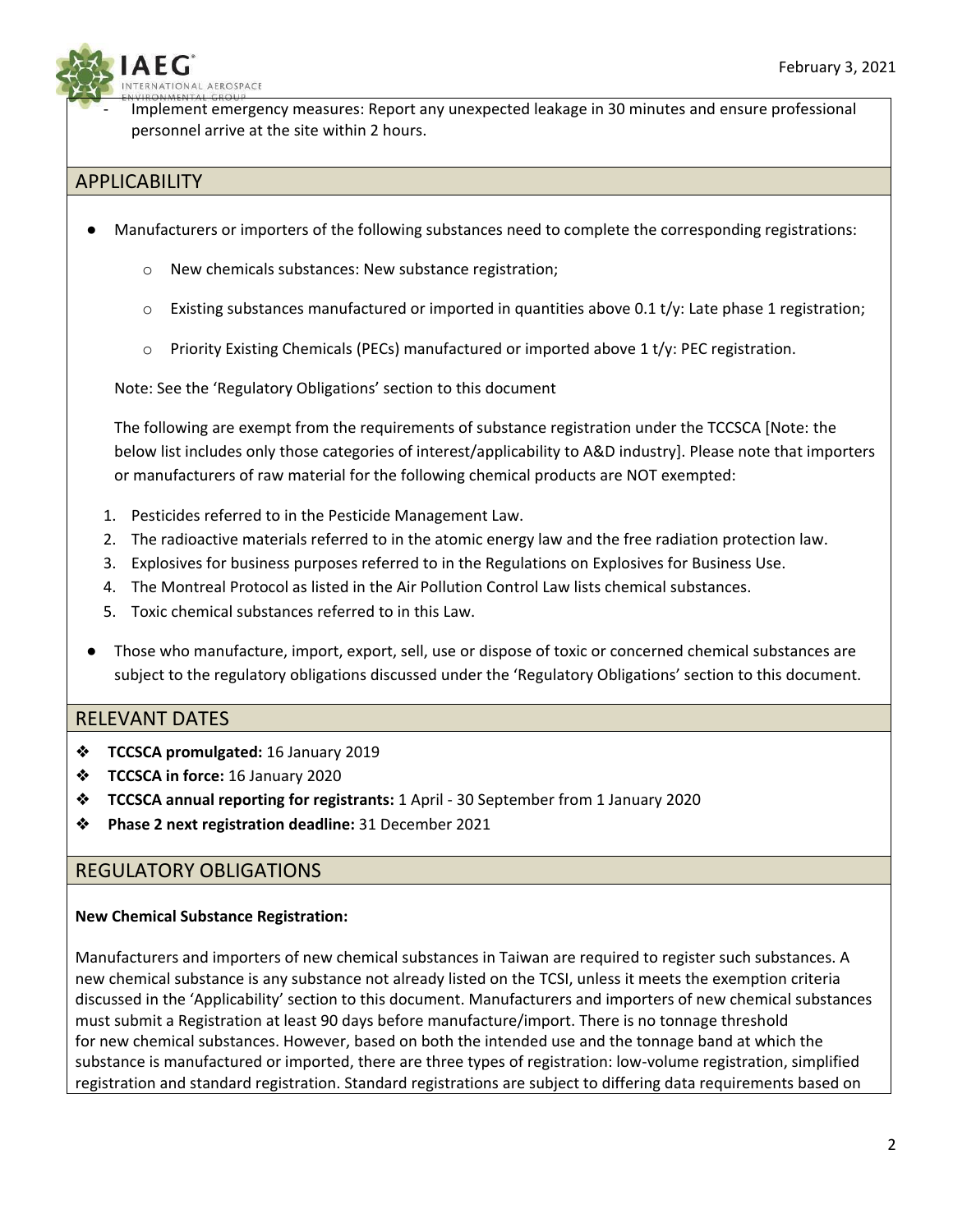

their level (1-4). See Table 1 for an overview of new substance registration requirements. TCCSCA also harmonizes the new substance registration requirements with that under the Occupational Health and Safety Act (OSHA).

| Tonnage band<br>(t/y) | <b>R&amp;D</b>                      | <b>PPORD</b>                        | <b>CMR Cat 1</b>                    | <b>General</b><br>substances        | <b>OSII</b>                         | <b>General</b><br><b>Polymer</b>    | <b>PLC</b>                               |
|-----------------------|-------------------------------------|-------------------------------------|-------------------------------------|-------------------------------------|-------------------------------------|-------------------------------------|------------------------------------------|
| < 0.1                 | Exempt                              | Low-volume<br>Registration          | Standard<br>Registration<br>Level 1 | Low-volume<br>Registration          | Low-volume<br>Registration          | Low-volume<br>Registration          | Exempt (PLC<br>confirmation<br>required) |
| $0.1 - 1$             |                                     |                                     |                                     | Low-volume<br>Registration          |                                     |                                     |                                          |
| $1 - 10$              | Simplified<br>Registration          | Simplified<br>Registration          | Standard<br>Registration<br>Level 2 | Standard<br>Registration<br>Level 1 | Simplified<br>Registration          | Simplified<br>Registration          | Low-volume<br>Registration               |
| $10 - 100$            | Standard<br>Registration<br>Level 1 | Standard<br>Registration<br>Level 1 | Standard<br>Registration<br>Level 3 | Standard<br>Registration<br>Level 2 | Standard<br>Registration<br>Level 1 | Standard<br>Registration<br>Level 1 |                                          |
| 100-1000              |                                     |                                     | Standard<br>Registration<br>Level 4 | Standard<br>Registration<br>Level 3 |                                     |                                     |                                          |
| $\geq 1000$           |                                     |                                     |                                     | Standard<br>Registration<br>Level 4 |                                     |                                     |                                          |

R&D = Research & Development; PPORD = Product and Process Oriented Research and Development; OSII = On-site Isolated Intermediate; PLC = Polymer of Low Concern.

### **Existing Chemical Substances:**

Phase 1 Registration. Existing substances are subject to Phase 1 Registration if they are manufactured or imported at >0.1 t/y (unless exemption conditions are met, see the 'Applicability' section to this document). Phase 1 Registration involves submission of basic company information, substance identification, uses information and quantities manufactured/ imported. A manufacturer/ importer of a newly imported substance must submit the Registration within 6 months after exceeding 0.1 t/y.

Phase 2 Registration was introduced by TCCSCA and requires manufacturers and importers of 'Priority Existing Chemicals' (PECs) to submit a standard registration if such substances are manufactured or imported at or above 1 t/y. The revised "Regulations of New and Existing Chemical Substances Registration" were published under TCCSCA on 11 March 2019, and introduced the first batch of 106 PECs. A further four stages of PECs are due to be released over the next 15 years; each stage will have a grace period of 2-3 years. Taiwan's Information, Safety and Technology Center (SAHTECH) issued the following expected timeline under their challenge program (which aimed to gather information from industry on the uses and hazards of proposed PECs):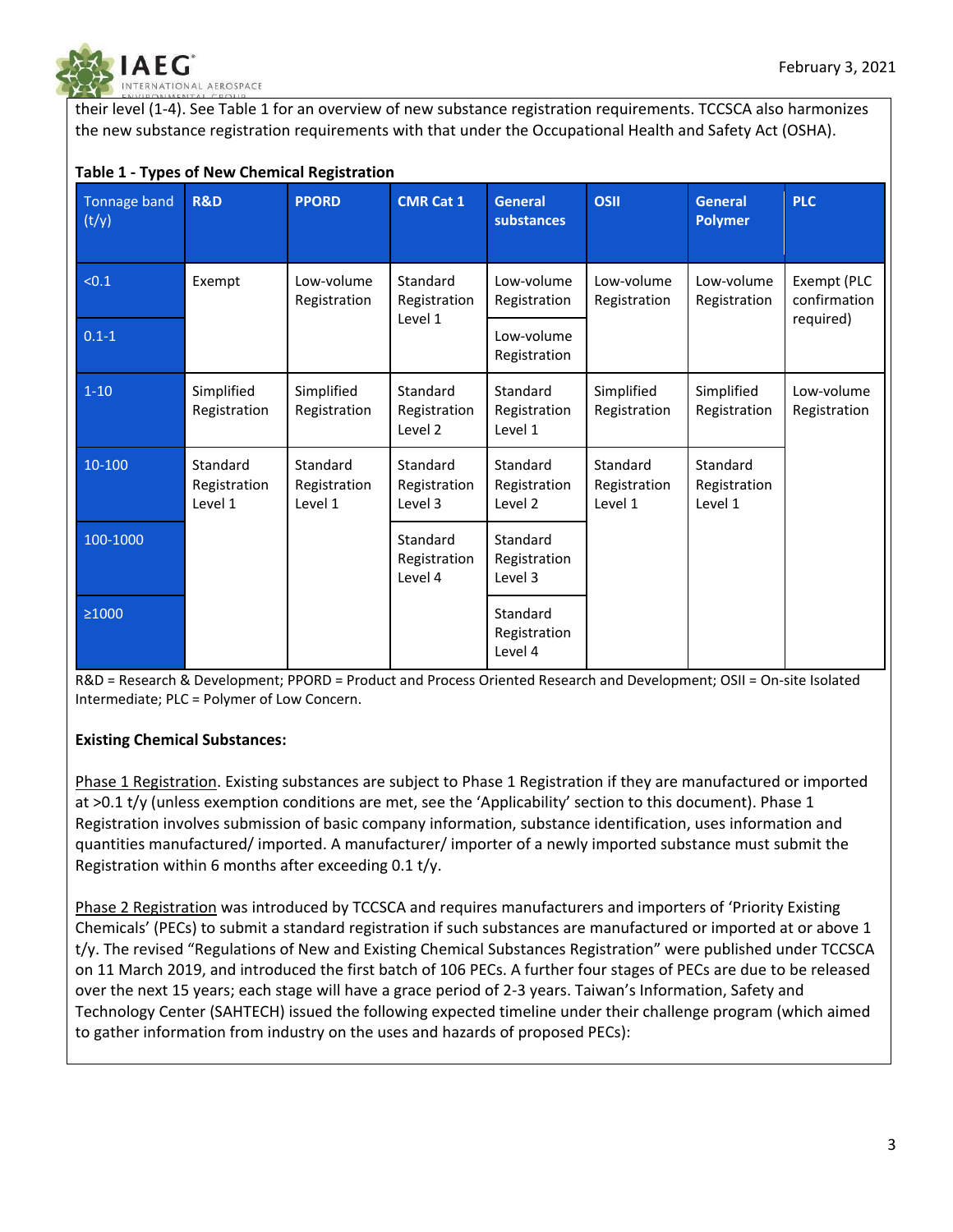

Phase 2 registration deadlines will be based on the volume when applying for Phase 1 registration (preregistration/late pre-registration) and the date on which the Phase 1 registration number is obtained:

- If a Phase 1 registration number is obtained before 31 December 2019, the following registration deadlines apply: For substances M/I (Manufactured/ Imported) in quantities >=1 t/y but <100 t/y the registration deadline is 31 December 2022; for substances M/I in quantities >=100 t/y the registration deadline is 31 December 2021.

- If a Phase 1 registration number is obtained after 1 January 2020, the following registration deadlines apply: Substances M/I in quantities  $>=1$  t/y but <100 t/y must be registered within 3 years of the 1 January of the next year after a Phase 1 registration number is obtained; Substances M/I in quantities >=100 t/y must be registered within 2 years of the 1 January of the next year after a Phase 1 registration number is obtained.

- If an enterprise is manufacturing or importing the substance in quantities less than 1 t/y when the Phase 1 registration code is obtained for the first time, the following deadlines apply: if the tonnage reaches 1 t/y before 31 December 2019, the standard registration deadline is before 31 December 2022; if the tonnage reaches 1 t/y after 1 January 2020, registration must be completed within 3 years from 1 January the following year.

Further information on toxic substances can be found in the document entitled 'Regulations of New and Existing Chemical Substances Registration' under the 'Useful Links' Section to this document.

### **Annual reporting:**

From 1 January 2020, all registrants will need to submit an annual report on the tonnage of substances manufactured or imported in Taiwan, the reporting year takes place for the last year between 1 April and 30 September. A registrant must either report by themselves (if based in Taiwan) or can authorize a third party representative (TPR) based in Taiwan, to do so for them. Registrants can only access the IT system using the MOEACA (Industrial and Commercial Certificate Management Center of the Ministry of Economy) IC (Citizen Digital Identification) card.

### **Toxic and Concerned Chemical Substances:**

Toxic Chemical Substances are listed under the Toxic Chemical Substances List (TCSL), there are currently over 300 Toxic substances listed, which fall under one of the four following classes:

Class 1: substances that do not readily decompose under standard conditions, or those that may pollute the environment or endanger human health due to bioaccumulative or biotransformation properties (i.e. PBT/ vPvB)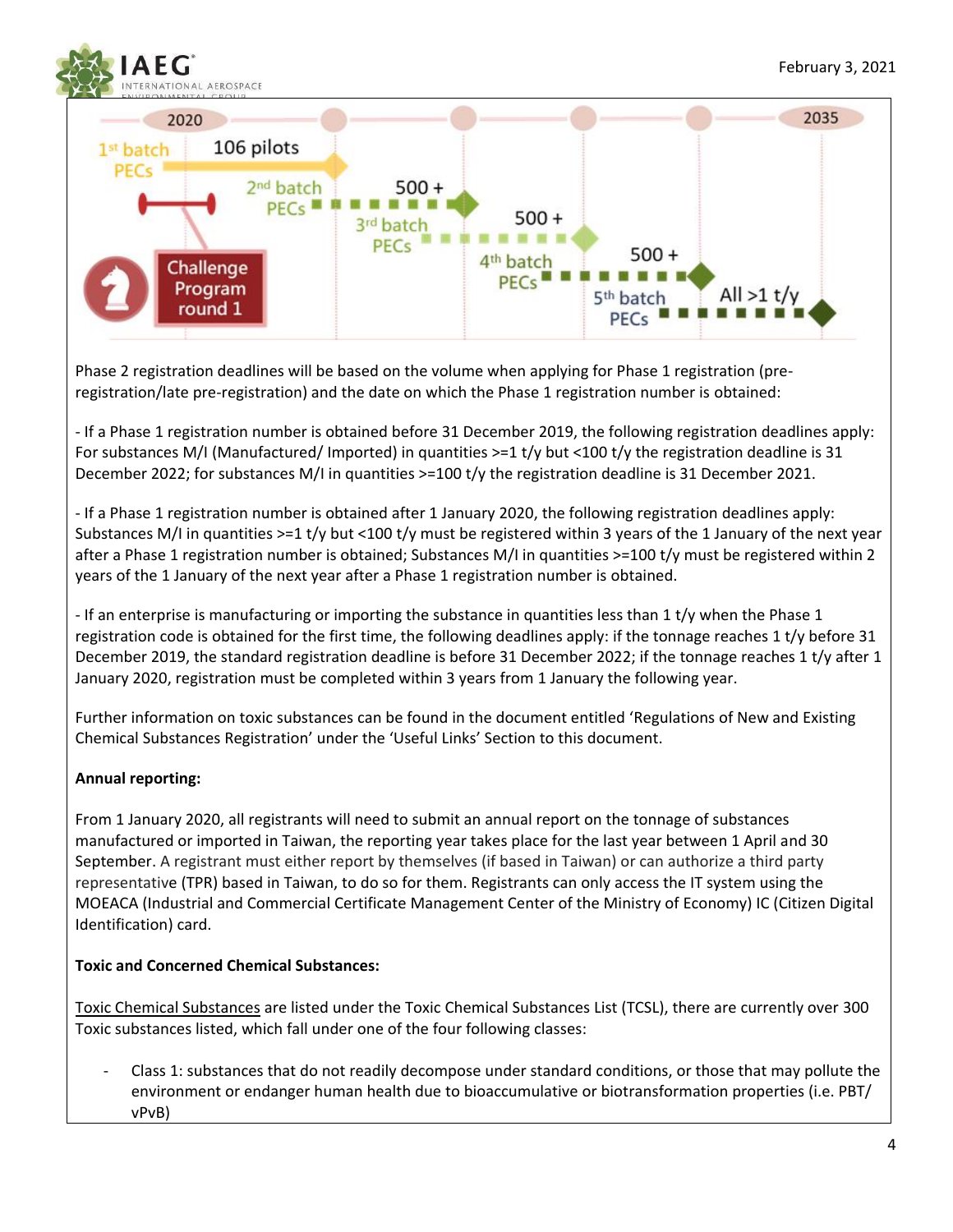

- Class 2: substances known to cause tumours, infertility, teratogenesis, genetic mutations, or other chronic disease (i.e. CMR/ EDC substances)
- Class 3: substances which may harm humans or biological organisms upon exposure
- Class 4: substances for which there is a concern for pollution of the environment or harm to human health.

Concerned Chemical Substances will be announced by Taiwan's EPA - these will be subject to quantity and/ or concentration limits which will apply to the handlers of such substances. There are currently no substances identified as concerned chemical substances.

Handlers (those who manufacture, import, use, sell, export or dispose) of toxic and concerned chemicals should obtain storage registration documents or approval documents, then apply to the local authority for a permit. A validity period of 5 years applies to the permit, registration and approval documents. The handling of Class 1, 2 and 3 toxic substances may be restricted or prohibited by the EPA. Handlers may apply for the removal of the restrictions or prohibitions, provided they can prove that prevention and control methods applied to the use and processing of the toxic chemical substance can prevent or avoid pollution of the environment or the endangerment of human health.

The handler of toxic and concerned chemical substances must produce regular reports on how such substances are specifically handled (release quantities are not required for concerned chemical substances). Some concerned chemical substances will also be subject to accident prevention and response provisions, based on their hazards. Handlers of toxic and concerned substances must also label and produce Safety Data Sheets (SDS) in line with "[Administrative measure on the labeling and SDS management of toxic and concerned chemicals](https://law.moj.gov.tw/ENG/LawClass/LawAll.aspx?pcode=O0060037)".

Handlers who manufacture, use or store toxic chemical substances must submit an annual report of any operations involving toxic chemicals in quantities  $\geq 300$  t/y or  $\geq 10$  tonnes per day. If multiple sites of operation are associated with the same handler, a single report must be submitted that covers different sites as a unit. Reports must be submitted before the 31 January of the operating year. Handlers should keep an operational record detailing the use of toxic chemicals and chemicals of concern, this should include daily checks for changes in volume or concentration of such chemicals. Records must be updated monthly and declared to the competent authority on the tenth of each month. Further information can be found in Chinese under "Administrative measure on the [operation and release records of chemical substances](https://oaout.epa.gov.tw/law/LawContent.aspx?id=FL044796)".

Handlers of Class 4 toxic chemical substances are under slightly less stringent measures, but are still required to report toxicity and other relevant information to the competent authorities. Handlers of Class 4 toxic substances should follow the guidance provided in Chinese under "[Management Measures for the Approval of Category 4 Toxic](https://www.tcsb.gov.tw/cp-23-2114-57e2c-1.html)  [Chemicals](https://www.tcsb.gov.tw/cp-23-2114-57e2c-1.html)"**.**

# RISKS TO AEROSPACE AND DEFENSE

A&D companies with operations in Taiwan should make sure that their suppliers are following appropriate chemical registration and reporting obligations. Otherwise, these suppliers may not be able to provide necessary chemical mixtures and preparations to support A&D activities, potentially disrupting operations.

A&D companies with facilities/operations in Taiwan also have permit acquisition and reporting obligations as handlers (users) of toxic and concerned chemical substances.

# USEFUL LINKS

**Toxic and Concerned Chemical Substances Control Act (TCCSCA): <https://law.moj.gov.tw/LawClass/LawAll.aspx?PCode=O0060012> <https://law.moj.gov.tw/ENG/LawClass/LawAll.aspx?pcode=O0060012> (in English)**